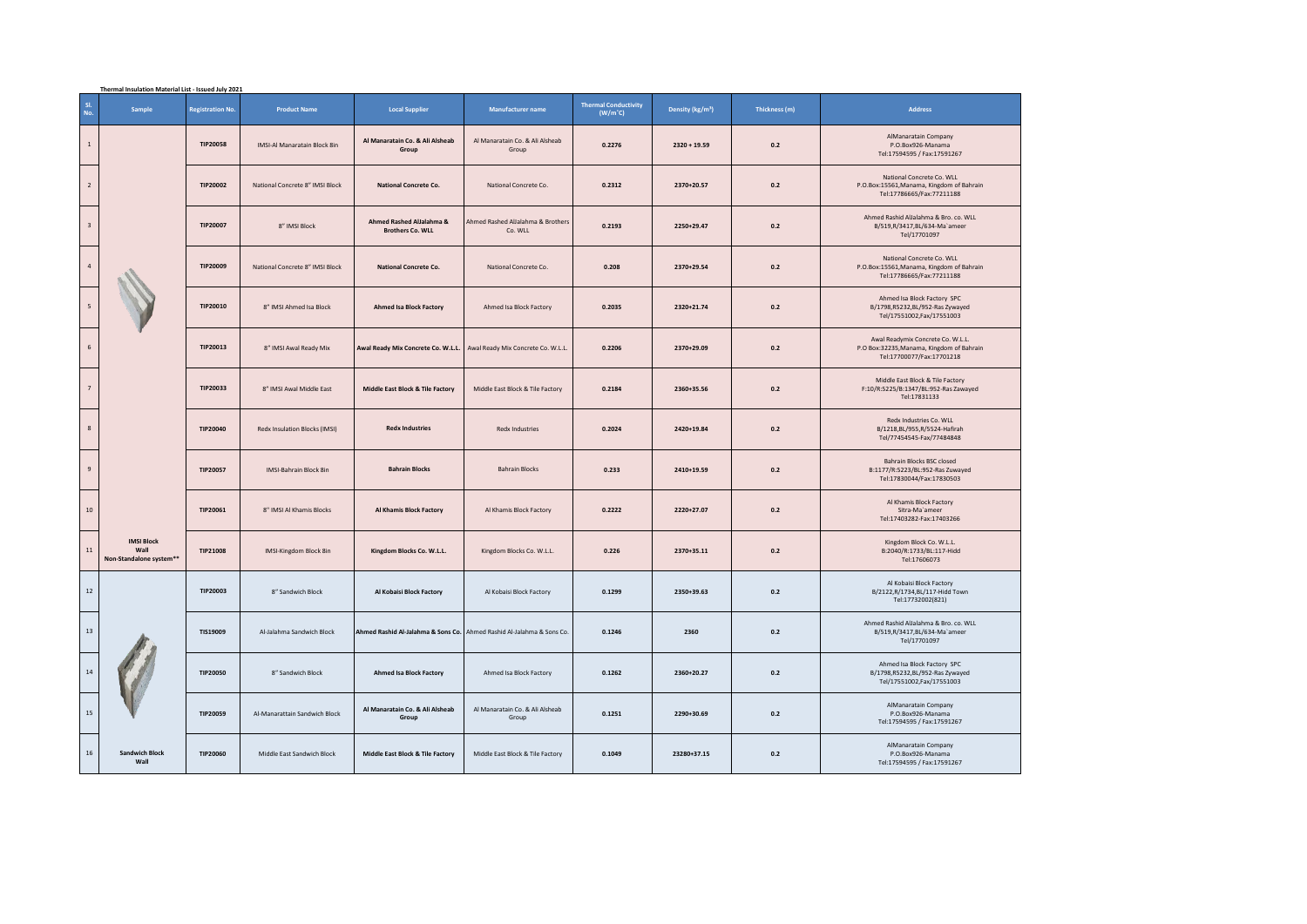| 17                            | 12inch Sandwich Block<br>Wall                                   | TIP20044<br>Al-Manarattain Sandwich Block 12inch |                                                              | Al Manaratain Co. & Ali Alsheab<br>Group  | Al Manaratain Co. & Ali Alsheab<br>Group                                            | 0.1583 | 2290+33.33 | 0.3     | AlManaratain Company<br>P.O.Box926-Manama<br>Tel:17594595 / Fax:17591267                                                     |
|-------------------------------|-----------------------------------------------------------------|--------------------------------------------------|--------------------------------------------------------------|-------------------------------------------|-------------------------------------------------------------------------------------|--------|------------|---------|------------------------------------------------------------------------------------------------------------------------------|
| 18                            |                                                                 | <b>TIP20006</b>                                  | 8" Slotted Block                                             | RedX Industries Co. W.L.L.                | RedX Industries Co. W.L.L.                                                          | 0.2698 | 2310+41.35 | 0.19    | Redx Industries Co. WLL<br>B/1218, BL/955, R/5524-Hafirah<br>Tel/77454545-Fax/77484848                                       |
| $19\,$                        |                                                                 | <b>TIP20008</b>                                  | 8" Slotted Block                                             | RedX Industries Co. W.L.L.                | RedX Industries Co. W.L.L.                                                          | 0.2932 | 2300+41.35 | 0.2     | Redx Industries Co. WLL<br>B/1218, BL/955, R/5524-Hafirah<br>Tel/77454545-Fax/77484848                                       |
| 20                            |                                                                 | TIS19006                                         | Middle East Insertions Concrete Block                        | <b>Middle East Block Factory</b>          | Middle East Block Factory                                                           | 0.2572 | 2370       | 0.2     | Middle East Block Factory<br>Shop:10/B:1347/R:5225/BL:952 Ras zuwayed<br>Tel:17831133/Fax:17831166                           |
| 21                            |                                                                 | TIP20038                                         | National Concrete 8" Slotted Block                           | National Concrete Co.                     | National Concrete Co.                                                               | 0.2997 | 2440+15.48 | $0.2\,$ | National Concrete Co. WLL<br>P.O Box:15561, Manama, Kingdom of Bahrain<br>Tel:17786665/Fax:77211188                          |
| $22\,$                        |                                                                 | TIP20039                                         | National Concrete 10" Slotted Block                          | <b>National Concrete Co.</b>              | National Concrete Co.                                                               | 0.3278 | 2380+14.7  | 0.25    | National Concrete Co. WLL<br>P.O Box:15561, Manama, Kingdom of Bahrain<br>Tel:17786665/Fax:77211189                          |
| $23\,$                        | <b>Slotted Block</b>                                            | <b>TIP20045</b>                                  | 8" Slotted Block                                             | <b>Bahrain Blocks</b>                     | Bahrain Blocks BSC Closed Kingdom of<br>Bahrain                                     | 0.2883 | $2400+13$  | 0.2     | Bahrain Blocks BSC closed<br>B:1177/R:5223/BL:952-Ras Zuwayed<br>Tel:17830044/Fax:17830503                                   |
| 24                            | Wall<br>Non-Standalone system**                                 | TIP21002                                         | 8" Slotted Block                                             | Kingdom Blocks Co. W.L.L.                 | Kingdom Blocks Co. W.L.L.                                                           | 0.282  | 2360+10.94 | $0.2\,$ | Kingdom Block Co. W.L.L.<br>B:2040/R:1733/BL:117-Hidd<br>Tel:17606073                                                        |
| $25\,$                        |                                                                 | TIP20016                                         | IBS light weight Autoclaved Aerated<br>Concrete (AAC) blocks | <b>Insulated Building Systems Factory</b> | Insulated Building Systems Factory,<br>Bahrain                                      | 0.116  | 538.15     | 0.2     | Insulated Building Systems Factory W.L.L.<br>P.O.Box 10195 Ras Zuwayed - Kingdom of Bahrain<br>Tel: 17736611 - Fax: 17735161 |
| 26                            | TIP20022                                                        |                                                  | Kingdom Autoclaved aerated concrete<br>blocks                | <b>Kingdom Blocks</b>                     | Kingdom Blocks, Bahrain                                                             | 0.1084 | 437        | 0.2     | Kingdom Block Co. W.L.L.<br>B:2040/R:1733/BL:117-Hidd<br>Tel:17606073                                                        |
| 27                            |                                                                 | <b>TIP20018</b>                                  | Espac Autoclaved aerated concrete<br>blocks                  | Dilla Décor Co. WLL                       | <b>Espac Company</b>                                                                | 0.1306 | 469.5      | 0.25    | Dilla Décor Co. W.L.L.<br>B/1548, R/4338, BL/243-Arad - Kingdom of Bahrain<br>Mob: 66661888                                  |
| 28                            |                                                                 | TIP21005                                         | 10 inch Autoclaved aerated concrete<br>blocks                | <b>Kingdom Blocks</b>                     | Kingdom Blocks                                                                      | 0.1084 | 437        | 0.25    | Kingdom Block Co. W.L.L.<br>B:2040/R:1733/BL:117-Hidd                                                                        |
|                               | <b>AAC Block</b><br>Wall                                        |                                                  | 12 inch Autoclaved aerated concrete<br>blocks                |                                           |                                                                                     |        |            | 0.3     | Tel:17606073                                                                                                                 |
| 29                            |                                                                 | TIP20029                                         | Kingdom Autoclaved aerated concrete<br>blocks                | <b>Kingdom Blocks</b>                     | Kingdom Blocks, Bahrain                                                             | 0.1084 | 437        | 0.1     | Kingdom Block Co. W.L.L.<br>B:2040/R:1733/BL:117-Hidd<br>Tel:17606073                                                        |
| 30                            | <b>AAC Block</b><br>Wall<br>Non-Standalone system**             | TIP20030                                         | Kingdom Autoclaved aerated concrete<br>blocks                | <b>Kingdom Blocks</b>                     | Kingdom Blocks, Bahrain                                                             | 0.1084 | 437        | 0.15    | Kingdom Block Co. W.L.L.<br>B:2040/R:1733/BL:117-Hidd<br>Tel:17606073                                                        |
| 31                            | <b>Case College College</b><br><b>Thermo Block</b><br>Wall      | TIP20034                                         | Thermo Block (8")                                            | Kingdom Blocks Co. W.L.L.                 | Kingdom Blocks Co. W.L.L.                                                           | 0.208  | 2330+450   | 0.2     | Kingdom Block Co. W.L.L.<br>B:2040/R:1733/BK:117-Hidd<br>Tel:17606073                                                        |
| 32                            |                                                                 | TIP20019                                         | Precast Aerated Concrete (PAC) Wall                          | Dilla Décor Co. WLL                       | <b>Espac Company</b>                                                                | 0.1436 | 497.81     | 0.25    | Dilla Décor Co. W.L.L.<br>B/1548, R/4338, BL/243-Arad - Kingdom of Bahrain                                                   |
| <b>PAC Wall Panel</b><br>Wall |                                                                 |                                                  | Panel                                                        |                                           |                                                                                     | 0.1715 | 597.65     | 0.3     | Mob: 66661888                                                                                                                |
|                               |                                                                 |                                                  | Precast Aerated Concrete (PAC) Roof<br>Slab                  | Dilla Décor Co. WLL                       |                                                                                     | 0.1436 | 497.81     | 0.3     | Dilla Décor Co. W.L.L.                                                                                                       |
| 33                            | <b>PAC Roof Slab</b><br>Roof/Ceiling<br>Non-Standalone system** | <b>TIP20020</b>                                  |                                                              |                                           | <b>Espac Company</b>                                                                | 0.1715 | 597.65     | 0.3     | B/1548, R/4338, BL/243-Arad - Kingdom of Bahrain<br>Mob: 66661888                                                            |
| 34                            | <b>8inch Lightweight block</b><br>(Leca + EPS)<br>Wall          | <b>TIP20055</b>                                  | 8inch Lightweight block (Leca + EPS)                         | <b>Group WLL</b>                          | Al Manaratain Company & Ali Shaab   Al Manaratain Company & Ali Shaab<br>Group WILL | 0.1113 | 1170+24.47 | 0.2     | Al Manaratain Company & Ali Al Shaab Group WLL<br>P.O Box926-Manama<br>Tel:17594595-Fax:17591267                             |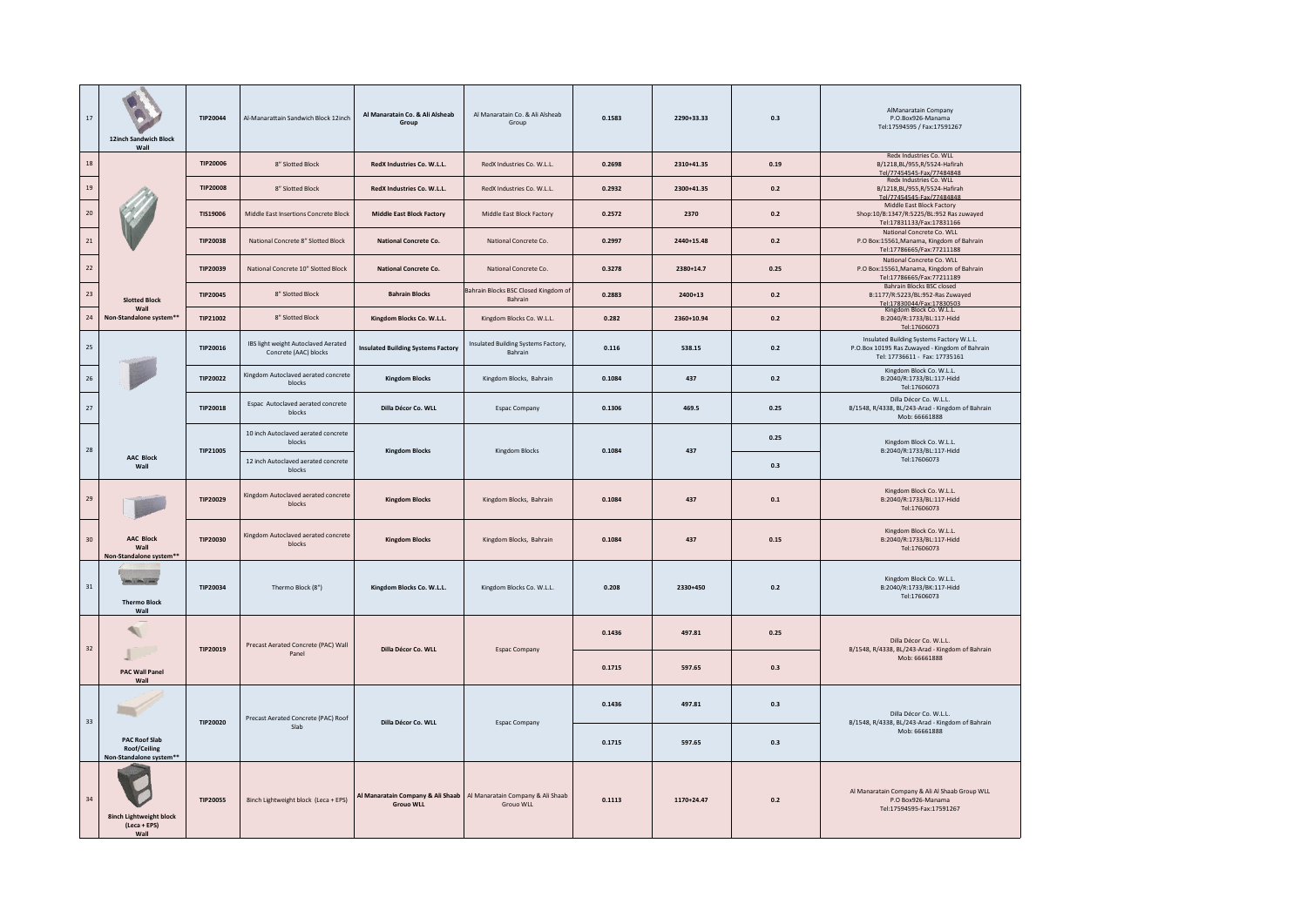| 35     |                                            |                 |                                            | Modern Trading Co. W.L.L.                       | <b>Isofoam Insulating Materials Plants</b>    | 0.0299<br>0.0285 | 24.3<br>27.8 | 0.045(Wall) & 0.09(Roof)<br>0.040(Wall) & 0.09(Roof) | Modern Trading Co.WLL<br>P.O.Box:10781, Manama, Kingdom of Bahrain    |  |
|--------|--------------------------------------------|-----------------|--------------------------------------------|-------------------------------------------------|-----------------------------------------------|------------------|--------------|------------------------------------------------------|-----------------------------------------------------------------------|--|
|        |                                            | TIP20004        |                                            |                                                 | W.L.L.                                        | 0.0241           | 34.4         | 0.035(Wall) & 0.08(Roof)                             |                                                                       |  |
|        |                                            |                 |                                            |                                                 |                                               | 0.0233           | 42.7         | 0.035(Wall) & 0.075(Roof)                            | Tel:17243655/Fax:17261738                                             |  |
|        |                                            |                 |                                            |                                                 |                                               | 0.0226           | 45.8         | 0.035(Wall) & 0.075(Roof)                            |                                                                       |  |
|        |                                            |                 |                                            |                                                 |                                               |                  |              | 0.05 for wall                                        | Madar Bahrain Building Materials                                      |  |
| $36\,$ |                                            | TIP20012        |                                            | <b>Madar Bahrain Building Materials</b>         | <b>ARNON Plastic Industries-KSA</b>           | 0.0301           | 35.69        |                                                      | Tel:17874704/Fax:17874703                                             |  |
|        |                                            |                 |                                            |                                                 |                                               |                  |              | 0.1 for Roof                                         |                                                                       |  |
|        |                                            |                 |                                            |                                                 |                                               |                  |              |                                                      |                                                                       |  |
|        |                                            |                 |                                            |                                                 |                                               |                  |              | 0.05                                                 | Bahrain Polystyrene Factory                                           |  |
| 38     |                                            | TIP20041        |                                            | <b>Bahrain Polystyrene Factory</b>              | <b>Bahrain Polystyrene Factory</b>            | 0.0352           | 34.54        |                                                      | B:92/R:19/BL:115-Hidd                                                 |  |
|        |                                            |                 | Extruded Polystyrene Board                 |                                                 |                                               |                  |              | 0.105                                                | Tel:17735707                                                          |  |
|        |                                            |                 |                                            |                                                 |                                               |                  |              |                                                      |                                                                       |  |
|        |                                            |                 |                                            |                                                 |                                               | 0.0308           | 37.15        | 0.05 for wall<br>0.1                                 |                                                                       |  |
| 39     |                                            |                 |                                            |                                                 |                                               |                  |              | for Roof                                             | Bin Sanad International Trading est.                                  |  |
|        |                                            | TIP20043        |                                            | <b>Bin Sanad International Trading est.</b>     | <b>Emirates Polystyrene Factory</b>           |                  |              | 0.05 for wall<br>$0.1\,$                             | Office/32,B/100,R402, Block/304-Manama<br>Tel:39584838                |  |
|        |                                            |                 |                                            |                                                 |                                               | 0.0304           | 45.52        | for Roof                                             |                                                                       |  |
|        |                                            |                 |                                            |                                                 |                                               |                  |              |                                                      |                                                                       |  |
|        |                                            |                 |                                            |                                                 |                                               |                  |              | 0.05 for wall                                        | Mercury Contracting Centre                                            |  |
| 40     |                                            | TIP21001        |                                            | <b>Mercury Contracting Centre</b>               | Bitumat Company LTD.                          | 0.0309           | 34.14        |                                                      | P.O Box-26439 Manama-Bahrain                                          |  |
|        | <b>Extruded Polystyrene</b>                |                 |                                            |                                                 |                                               |                  |              |                                                      | Tel:17742858/Fax:17742757                                             |  |
|        | Wall / Roof                                |                 |                                            |                                                 |                                               |                  |              | 0.1 for Roof                                         |                                                                       |  |
|        |                                            |                 |                                            |                                                 |                                               |                  |              |                                                      |                                                                       |  |
|        |                                            |                 |                                            |                                                 |                                               |                  |              |                                                      | <b>Bahrain Polystyrene Factory</b>                                    |  |
| 41     |                                            | TIP20032        |                                            |                                                 |                                               | 0.041            | 17.74        | 0.06                                                 | B:92/R:19/BL:115-Hidd                                                 |  |
|        |                                            |                 | <b>Expanded Polystyrene</b>                | <b>Bahrain Polystyrene Factory</b>              | Bahrain Polystyrene Factory                   |                  |              |                                                      |                                                                       |  |
|        |                                            |                 |                                            |                                                 |                                               |                  |              |                                                      | Tel:17735707                                                          |  |
|        |                                            |                 |                                            |                                                 |                                               |                  |              |                                                      |                                                                       |  |
|        |                                            |                 |                                            |                                                 |                                               |                  |              |                                                      | Bahrain Polystyrene Factory                                           |  |
| 42     |                                            | <b>TIP20052</b> |                                            |                                                 | Bahrain Polystyrene Factory                   | 0.0371           | 22.8         | 0.05                                                 | B:92/R:19/BL:115-Hidd                                                 |  |
|        |                                            |                 | <b>Expanded Polystyrene</b>                | <b>Bahrain Polystyrene Factory</b>              | Kingdom of Bahrain                            |                  |              |                                                      |                                                                       |  |
|        |                                            |                 |                                            |                                                 |                                               |                  |              |                                                      | Tel:17735707                                                          |  |
|        |                                            |                 |                                            |                                                 |                                               |                  |              |                                                      |                                                                       |  |
|        |                                            |                 |                                            |                                                 |                                               |                  |              |                                                      | Modern Trading Co. WLL                                                |  |
| 43     |                                            |                 |                                            |                                                 | Plastbau Arabia LTD. Co.                      |                  |              |                                                      |                                                                       |  |
|        |                                            | TIP21015        | <b>Expanded Polystyrene</b>                | Modern Trading Co. W.L.L.                       | KSA                                           | 0.0376           | 20.69        | 0.05                                                 | P.O. Box 20637, Manama-Kingdom Of Bahrain<br>Tel: 17243655 - 17245289 |  |
|        | <b>Expanded Polystyrene</b><br>Wall / Roof |                 |                                            |                                                 |                                               |                  |              |                                                      |                                                                       |  |
|        |                                            |                 |                                            |                                                 |                                               | 0.036            | 79.63        | 0.05 Wall / 0.11 Roof                                |                                                                       |  |
|        |                                            |                 |                                            |                                                 |                                               | 0.0361           | 105.3        | 0.05Wall / 0.11 Roof                                 |                                                                       |  |
|        |                                            |                 | Saudi Rockwool Insulation                  |                                                 |                                               | 0.0369           | 113          | 0.055 Wall / 0.11 Roof                               |                                                                       |  |
|        |                                            | <b>TIP20005</b> |                                            |                                                 | Saudi Rockwool Factory Co.                    | 0.0373           | 134.5        | 0.055 Wall / 0.115 Roof                              |                                                                       |  |
|        |                                            |                 |                                            |                                                 |                                               | 0.0387           | 59.19        |                                                      | Modern Trading Co.WLL                                                 |  |
| 43     |                                            |                 |                                            | Modern Trading Co. W.L.L.                       |                                               | 0.038            | 178.3        | 0.055 Wall / 0.115 Roof<br>0.055 Wall / 0.115 Roof   | P.O.Box:10781, Manama, Kingdom of Bahrain                             |  |
|        |                                            |                 |                                            |                                                 |                                               |                  |              |                                                      |                                                                       |  |
|        |                                            |                 |                                            |                                                 |                                               | 0.0376           | 158.06       | 0.055 Wall / 0.115 Roof                              | Tel:17243655/Fax:17261738                                             |  |
|        |                                            |                 |                                            |                                                 |                                               | 0.0391           | 116.54       | 0.055 Wall / 0.12 Roof                               |                                                                       |  |
|        |                                            |                 |                                            |                                                 |                                               | 0.0399           | 46.2         | 0.06 Wall / 0.12 Roof                                |                                                                       |  |
|        |                                            |                 |                                            |                                                 |                                               | 0.0414           | 51.15        | 0.06 Wall / 0.125 Roof                               |                                                                       |  |
|        |                                            |                 |                                            |                                                 |                                               | 0.0363           | 104.7        | 0.055 Wall / 0.11 Roof                               |                                                                       |  |
|        |                                            |                 |                                            |                                                 |                                               | 0.0367           | 38.42        | 0.05 Wall / 0.11 Roof                                |                                                                       |  |
|        |                                            |                 | Kimmco Rockwool                            | Alyusuf Building Materials Co. W.L.L.           |                                               | 0.0405           | 52.1         | 0.06 Wall / 0.12 Roof                                |                                                                       |  |
| 44     |                                            | TIP20027        |                                            |                                                 | Saudi International Insulation                | 0.039            | 57.95        | 0.06 Wall / 0.12 Roof                                | Alyusuf Building Materials Co. W.L.L.                                 |  |
|        | Rock wool                                  |                 |                                            |                                                 | Manufacturing Co.                             | 0.0351           | 89.43        | 0.05 Wall / 0.11 Roof                                | PO Box:5211, Manama, Kingdom of Bahrain                               |  |
|        |                                            |                 |                                            |                                                 |                                               | 0.0386           | 98.29        | 0.06 Wall / 0.12 Roof                                |                                                                       |  |
|        | Wall/Roof                                  |                 |                                            |                                                 |                                               | 0.0375           | 132.4        | 0.05 Wall / 0.12 Roof                                |                                                                       |  |
|        |                                            |                 |                                            |                                                 |                                               |                  |              |                                                      |                                                                       |  |
|        |                                            |                 |                                            | Kuwait Polyurethane Industry<br>Centre, Bahrain |                                               |                  |              |                                                      | Kuwait Polyurethane Industry Centre                                   |  |
| 45     |                                            | TIP20053        | <b>KPI POLYURETHANE System</b>             |                                                 | Kuwait Polyurethane Industry<br>Centre.Kuwait | 0.0262           | 33           | 0.08                                                 | B/49,R/3401,BK/634-Maameer                                            |  |
|        |                                            |                 |                                            |                                                 |                                               |                  |              |                                                      | Tel:17263542-Fax:17263542                                             |  |
|        |                                            |                 |                                            |                                                 |                                               |                  |              |                                                      |                                                                       |  |
|        |                                            |                 |                                            |                                                 |                                               |                  |              |                                                      |                                                                       |  |
|        |                                            |                 |                                            |                                                 |                                               |                  |              |                                                      | AGV General Trading Co. WLL                                           |  |
| 46     |                                            | TIP20054        |                                            |                                                 |                                               | 0.0246           | 43, 22       |                                                      | B/118,R/6703,BK/367-Town Abudham                                      |  |
|        |                                            |                 | Voracor - Dow Polyurethane Foam            | <b>AGV General Trading Co. WLL</b>              | Dow Europe GMBH                               |                  |              | 0.075                                                | P.O Box 17267                                                         |  |
|        |                                            |                 |                                            |                                                 |                                               |                  |              |                                                      | Tel:34513882                                                          |  |
|        |                                            |                 |                                            |                                                 |                                               |                  |              |                                                      |                                                                       |  |
|        |                                            |                 |                                            |                                                 |                                               |                  |              |                                                      |                                                                       |  |
|        |                                            |                 |                                            |                                                 |                                               |                  |              |                                                      | Kavalani & Sons WLL                                                   |  |
| 47     |                                            | TIP21016        | Huntsman PU Foam Spray Insulation-<br>SP40 | Kavalani & Sons                                 | Huntsman<br>UAE                               | 0.0242           | 47.41        | 0.075                                                | P.O Box 71, B/2513,R/1535,BK/115-Hidd                                 |  |
|        | PU Foam                                    |                 |                                            |                                                 |                                               |                  |              |                                                      | T: 69990222 Fax:17910675                                              |  |
|        | Roof                                       |                 |                                            |                                                 |                                               |                  |              |                                                      |                                                                       |  |
|        |                                            |                 |                                            |                                                 |                                               |                  |              |                                                      |                                                                       |  |
|        |                                            |                 |                                            |                                                 |                                               |                  |              |                                                      | M/s. Gulf Perlite L.L.C                                               |  |
| 48     | Perlite                                    | TIP20047        | Gulf Perlite Lightweight Insulating        | <b>Gulf Technical Contracting WLL</b>           | Gulf Perlite LLC Dubai                        | 0.0811           | 408          |                                                      | Technopark, Jabel Ali                                                 |  |
|        | Wall                                       |                 | Plaster                                    |                                                 |                                               |                  |              |                                                      | Dubai - United Arab Emirates                                          |  |
|        | Non-Standalone system**                    |                 |                                            |                                                 |                                               |                  |              |                                                      | Tel: 39098835 - P.O.Box 263275                                        |  |
|        |                                            |                 |                                            |                                                 |                                               |                  |              |                                                      |                                                                       |  |
|        |                                            |                 |                                            |                                                 |                                               |                  |              |                                                      |                                                                       |  |
|        |                                            |                 |                                            |                                                 |                                               |                  |              |                                                      |                                                                       |  |
|        |                                            |                 |                                            |                                                 |                                               |                  |              |                                                      |                                                                       |  |
|        |                                            |                 |                                            |                                                 |                                               |                  |              |                                                      |                                                                       |  |
|        |                                            |                 | Smart Wall Masonry                         |                                                 | imart Insulation and Finishing System         |                  |              |                                                      | Green Products Industries WLL                                         |  |
| 49     |                                            | <b>TIP20051</b> | Panel A and B                              | <b>Green Products Industries W.L.L</b>          | LLC, UAE                                      | 0.053            | 181.5        | 0.2                                                  | B:1923/R:5146/BL:951-Askar                                            |  |
|        |                                            |                 |                                            |                                                 |                                               |                  |              |                                                      | Tel:77377707/Fax:77377747                                             |  |
|        |                                            |                 |                                            |                                                 |                                               |                  |              |                                                      |                                                                       |  |
|        | <b>Smart Wall Masonry</b>                  |                 |                                            |                                                 |                                               |                  |              |                                                      |                                                                       |  |
|        | (Panel A and B)                            |                 |                                            |                                                 |                                               |                  |              |                                                      |                                                                       |  |
|        | Wall                                       |                 |                                            |                                                 |                                               |                  |              |                                                      |                                                                       |  |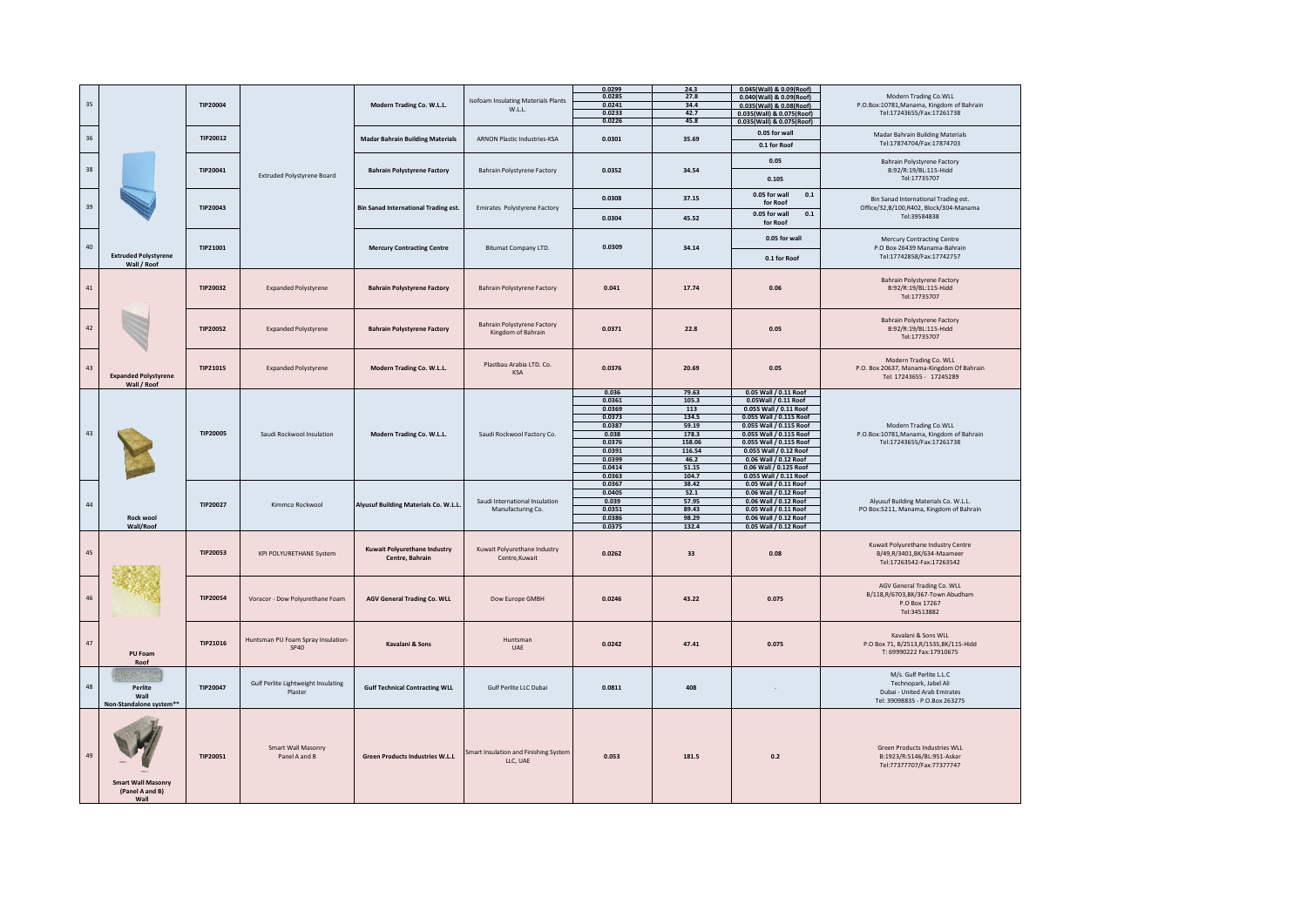| 50 | <b>Smart Wall Masonry</b><br>(Panel A and B)<br>Wall | TIP21017        | Smart Wall Masonry<br>(Panel A and B)<br>2.0   | <b>Green Products Industries W.L.L</b>                       | Smart Insulation and Finishing System<br>LLC, UAE           | 0.053                                          | 181.5                                | 0.1                                      | Green Products Industries WLL<br>B:1923/R:5146/BL:951-Askar<br>Tel:77377707/Fax:77377748                          |
|----|------------------------------------------------------|-----------------|------------------------------------------------|--------------------------------------------------------------|-------------------------------------------------------------|------------------------------------------------|--------------------------------------|------------------------------------------|-------------------------------------------------------------------------------------------------------------------|
| 51 |                                                      | TIP20011        | PALADIN Wall Thermal Insulation<br>System      | <b>Al-Nasir Concrete Repairs &amp; Trading</b><br><b>WLL</b> | Al-Nasir Concrete Repairs & Trading<br><b>WII</b>           | 0.0299<br>0.0285<br>0.0241<br>0.0233<br>0.0226 | 24.3<br>27.8<br>34.4<br>42.7<br>45.8 | 0.045<br>0.04<br>0.035<br>0.035<br>0.035 | Al Nasir Concrete Repairs & Trading WLL<br>P.O Box:15858, Manama, Kingdom of Bahrain<br>Tel:17714609/Fax:17713247 |
| 52 |                                                      | TIP20026        | Senergy Exterior Insulation & Finish<br>System | Saleh Abdulla Kameshki & Sons                                | <b>Isofoam Insulating Materials Plants</b><br>W.L.L. Kuwait | 0.0241                                         | 34.4                                 | 0.035                                    | Saleh Abdulla Kameshki<br>B:993/ R:2313/ BK:323 Ras Rumman<br>Tel:17250627                                        |
| 53 | TIP20049                                             |                 | Everfoam EIFS                                  | <b>Bin Sanad International Trading est.</b>                  | Emirates Extruded Polystyrene L.L.C.                        | 0.0308                                         | 37.15                                | 0.05 for wall<br>0.1 for Roof            | Bin Sanad International Trading est.<br>Office/32,B/100,R402, Block/304-Manama<br>Tel:39584838                    |
| 54 |                                                      | TIP20062        |                                                |                                                              |                                                             | 0.0308                                         | 37.15                                | 0.05 for wall                            | Bin Sanad International Trading est.                                                                              |
|    |                                                      |                 | Everfoam EIFS 2.0                              | <b>Bin Sanad International Trading est.</b>                  | Emirates Extruded Polystyrene L.L.C.                        |                                                |                                      | 0.1 for Roof                             | Office/32,B/100,R402, Block/304-Manama<br>Tel:39584838                                                            |
| 55 |                                                      | TIP21006        | Eye Craft XPS EIFS                             | Eye Craft Design & Décor                                     | <b>Bahrain Polystrene Company</b>                           | 0.0352                                         | 34.54                                | 0.05                                     | Eye Craft Design & Décor<br>Office/2,B/2748,R/3649,BL/436-Seef<br>Tel:17440032                                    |
| 56 |                                                      | TIP21011        | Plafixx 910 EIFS (XPS)                         | <b>Plafixx Dry Mix Company</b>                               | <b>Bahrain Polystrene Company</b>                           | 0.0352                                         | 34.54                                | 0.05                                     | Plafixx Dry Mix Company WLL<br>PO Box:13306,F/980,R/5218,BK/952-Ras Zuwayed<br>Tel:77281111, Fax: 77291111        |
| 57 | <b>EIFS</b><br>Wall / Roof / Ceiling                 | TIP21013        | Everfoam EIFS 3.0                              | <b>Bin Sanad International Trading est</b>                   | <b>Bahrain Polystrene Company</b>                           | 0.0352                                         | 34.54                                | 0.05                                     | Bin Sanad International Trading est.<br>Office/32,B/100,R402, Block/304-Manama<br>Tel:39584838                    |
| 58 |                                                      | TIP20001        | PALADIN Wall Thermal Insulation<br>System      | <b>Al-Nasir Concrete Repairs &amp; Trading</b><br><b>WLL</b> | Al-Nasir Concrete Repairs & Trading<br>WLL                  | 0.0405                                         | 18.5 (EPS)                           | 0.06                                     | Al Nasir Concrete Repairs & Trading WLL<br>P.O Box:15858, Manama, Kingdom of Bahrain<br>Tel:17714609/Fax:17713247 |
| 59 |                                                      | TIP20031        | KANS INSULATION SMART SYSTEM                   | KANS Contracting Co. W.L.L.                                  | Bahrain Polystyrene Factory                                 | 0.0371                                         | 22.8                                 | 0.06                                     | Kans Contracting Co. W.L.L.<br>F:305/B:13/R:338-UM ALHASSAM<br>Tel:17704218                                       |
| 60 |                                                      | TIP20035        | Senergy Exterior Insulation & Finish<br>System | Saleh Abdulla Kameshki & Sons                                | Bahrain Polystyrene Factory                                 | 0.041                                          | 17.74                                | 0.06                                     | Saleh Abdulla Kameshki<br>B:993/ R:2313/ BK:323-Ras Rumman<br>Tel:17250627                                        |
| 61 |                                                      | TIP20036        | Senergy Exterior Insulation & Finish<br>System | Saleh Abdulla Kameshki & Sons                                | <b>Hapri Insulation Materials</b><br>Manufacturing          | 0.0231                                         | 48                                   | 0.035                                    | Saleh Abdulla Kameshki<br>B:993/ R:2313/ BK:323-Ras Rumman<br>Tel:17250627                                        |
| 62 |                                                      | TIP20037        | Senergy Exterior Insulation & Finish<br>System | Saleh Abdulla Kameshki & Sons                                | <b>Hapri Insulation Materials</b><br>Manufacturing          | 0.041                                          | 17.74                                | 0.06                                     | Saleh Abdulla Kameshki<br>B:993/ R:2313/ BK:323-Ras Rumman<br>Tel:17250627                                        |
| 63 |                                                      | <b>TIP20056</b> | Plafixx 910 EIFS (EPS)                         | Plafixx Dry Mix Company - Bahrain                            | Bahrain Polystyrene Factory                                 | 0.041                                          | 17.74                                | 0.06                                     | Plafixx Dry Mix Company WLL<br>PO Box:13306,F/980,R/5218,BK/952-Ras Zuwayed<br>Tel:77281111, Fax: 77291111        |
| 64 |                                                      | TIP20046        | BAUER THERMOKAPA EIFS SYSTEM                   | <b>Green Products Industries</b>                             | BAUER-PETROCOLL SA CEHMICAL<br>INDUSTRY/GREECE              | 0.0405                                         | 17.74                                | 0.06                                     | Green Products Industries WLL<br>B:1923/R:5146/BL:951-Askar<br>Tel:77377707/Fax:77377747                          |
| 65 |                                                      | TIP20042        | ThermECO EIFS                                  | <b>Amna Insulation &amp; Chemicals</b>                       | <b>Bahrain Polystyrene Factory</b>                          | 0.0407                                         | 17.74                                | 0.06                                     | Amna Insulation & Chemicals<br>B/4433, R/475, BL/604-Sitra - Kingdom of Bahrain<br>Tel: 17260053 / Fax:17731321   |
| 66 |                                                      | TIP20063        | ThermECO Pro EIFS                              | <b>Amna Insulation &amp; Chemicals</b>                       | Bahrain Polystyrene Factory                                 | 0.0407                                         | 17.74                                | 0.06                                     | Amna Insulation & Chemicals<br>B/4433, R/475, BL/604-Sitra - Kingdom of Bahrain<br>Tel: 17260053 / Fax:17731321   |
| 67 |                                                      | <b>TIP20048</b> | <b>Terraco EIFS</b>                            | <b>Green Innova Trading</b>                                  | Terraco UAE Ltd.                                            | 0.0405                                         | 17.74                                | 0.06                                     | Green Innova Trading<br>Office/850,R/425,BI/404-Sanabis<br>Tel:17600334                                           |
| 68 |                                                      | TIP21003        | CapaTECT EIFS                                  | <b>Building Matrix</b>                                       | <b>Bahrain Polystyrene Factory</b>                          | 0.0407                                         | 17.74                                | 0.06                                     | <b>Building Matrix</b><br>F/11, B/5194, R/575, BL/5194-Sitra - Kingdom of Bahrain<br>Tel: 17737300 / Fax:17737311 |
| 69 |                                                      | TIP21004        | <b>NOVA EIFS</b>                               | <b>Building Matrix</b>                                       | <b>Bahrain Polystyrene Factory</b>                          | 0.0407                                         | 17.74                                | 0.06                                     | <b>Building Matrix</b><br>F/11, B/5194, R/575, BL/5194-Sitra - Kingdom of Bahrain<br>Tel: 17737300 / Fax:17737311 |
| 70 | <b>EIFS</b><br>Wall                                  | TIP21007        | Eye Craft EPS EIFS                             | Eye Craft Design & Décor                                     | Eye Craft Design & Décor                                    | 0.0407                                         | 17.74                                | 0.06                                     | Eye Craft Design & Décor<br>Office/2,B/2748,R/3649,BL/436-Seef<br>Tel:17440032                                    |